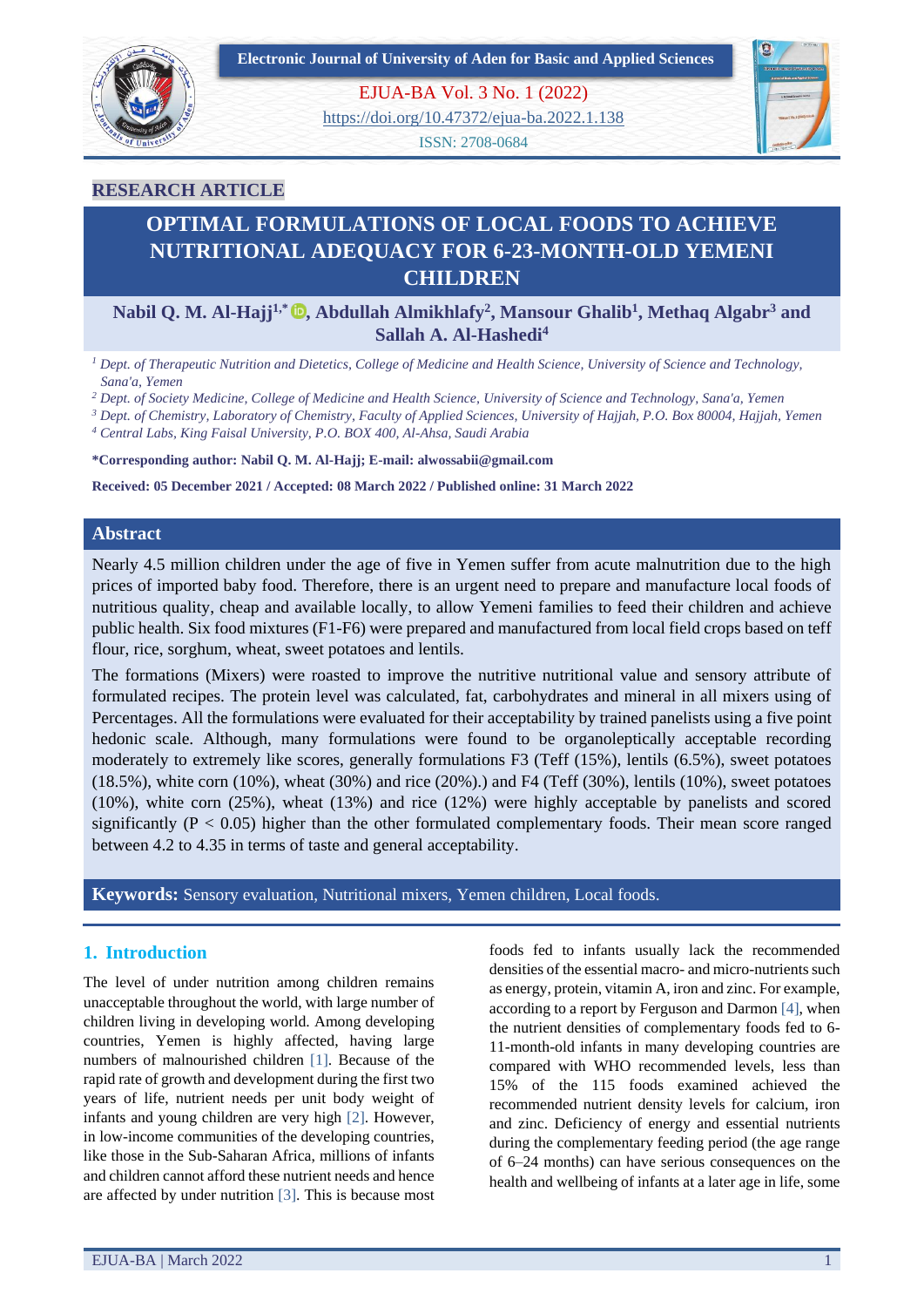of which are long lasting/irreversible [5]. The issue is even worse during the second six months of life as the challenge for meeting nutrient needs, especially those of micronutrients, is the greatest at this time [6]. Therefore, infants should be provided with energy and nutrientdense foods during the complementary feeding period, along with appropriate feeding practices and continued breastfeeding so as to ensure long-term optimal growth and development during the infancy period [7]. The energy density of a food refers to the amount of calories per unit of volume or weight of the food and is very crucial in infant feeding [8]. However, in the developing world, energy intake of infants and very young children of low-income groups, is considerably below the recommended daily amount [9]. Therefore, fulfilling this energy requirement is critical [10]. Similarly, nutrient density which refers to the amount of a nutrient per 100 kcal, is very vital in complementary feeding as infants need more of the macro- and micro-nutrients because of their rapid growth and development [11]. The period of infancy in one's life is referred to as the window of opportunity for preventing under nutrition and its longterm adverse consequences and thereby improve health and development [12] Thus, foods given to infants during this period, formally referred to as complementary foods, are required to adequately provide enough of the required energy, macro- and micro-nutrients including minerals and trace elements, especially iron and zinc [12] so that they will grow and develop to the best level. Therefore, interventions in complementary feeding that are effective at reducing malnutrition during this vulnerable period should be of a high priority [10].It has been widely recommended that a food-based, comprehensive approach is more effective and sustainable than programs targeting individual nutrient deficiencies in order to tackle the problem of infant malnutrition [12].The period of infancy in one's life is referred to as the window of opportunity one of the major reasons for the wide-spread problems of malnutrition among infants and children in

low-income communities is the use of cereal-based foods that are characterized by low energy and nutrient density [1]. However, despite being low in most vitamins and minerals, cereal-based complementary foods are still the crucial sources of nutrients for the majority of infants in low-income countries as access to animal-origin foods or commercially fortified complementary foods is highly limited for a number of reasons [3].Therefore, there are global recommendations to help improve the nutrient density of such cereal-based complementary foods in a cost effective manner. One important approach is compositing cereals with legumes and tubers that are rich in either of the important macro- and/or micro-nutrients and this food-based strategy is referred to as food-to-food fortification [6]. Moreover, the raw materials should be appropriately processed using recommended techniques that can enhance energy and nutrient densities [2]. In this study, complementary foods were developed from a composite of Taif flour, sweet potatoes, local lentils, rice, maize ,wheat using household- and industrial-level approaches. The macro- and micronutrient densities of the complementary foods were analyzed. The respective nutrient densities were then determined and compared with recommended levels (average desired nutrient densities) for 6-24 months. This research will be study of some Yemeni agricultural crops that are not consumed permanently and use it as complementary foods for children.

## **2. Material and Method**

#### **2.1. The Sample collection**

During the months of January and February 2021, Teff, Lentils, Sweet potatoes, rice, White corn, and Wheat were collected from local markets in Aden, Yemen, expectation of teff seeds were purchased from the Agricultural Research Station in Mukalla, Hadramout Governorate, Yemen **(Fig 1)**

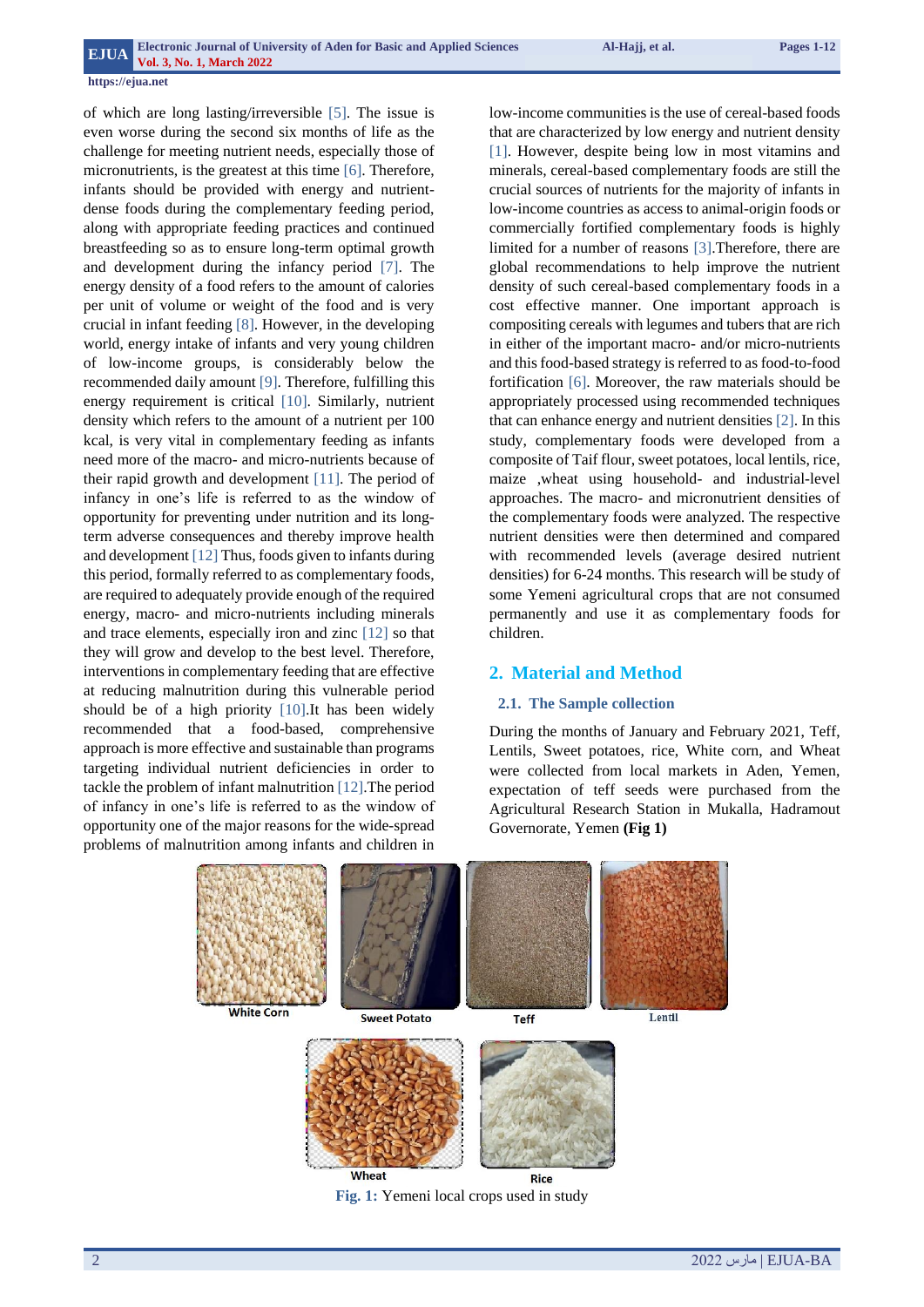#### **2.2. Preparation of the samples (Formulas)**

## **2.2.1. Preparation of Teff flour**

Half a kilo of the seeds are taken and roasted with a household roaster for five minutes to be grinded later by the home mill and the resulting flour is passed on a sieve with holes of 250 microns to obtain a homogeneous fine flour to be packed in plastic bags and kept in the refrigerator at a temperature of 4 degrees Celsius until used [13].

#### **2.2.2. Preparation of lentils flour**

One kilo of lentil seeds was taken and they were immersed for eight hours in water in a ratio of 3: 1 of the seeds and water. After finishing the immersion period, the water and the manually outer layer of the seeds are removed. Boiling process begins for 30 minutes (until the seeds are smooth when pressed with the finger). The seeds are dried in a pneumatic oven at a temperature of 50-55 ° C for 12 hours. Dried seeds are ground by the home mill and the resulting flour is passed on a sieve with holes of 250 microns to obtain homogeneous fine flour to be packed in plastic bags and kept in the refrigerator at 4 ° C until used.

#### **2.2.3. Preparation of sweet potatoes flour**

Sweet Potato washed to get rid of the stuck soil then peel and slice 1 mm thick and dried in a pneumatic oven at a temperature of 50-55  $\degree$  C for 7-8 hours to obtain dry slides with a humidity of 7-8%. Dried slices are ground by the home grinder and the resulting flour is passed on a sieve with holes of 250 microns to obtain homogeneous fine flour to be packed in plastic bags and kept in the refrigerator at  $4^\circ$  C until use [13].

#### **2.2.4. Preparation of rice flour**

The rice was purified from impurities, then one kilo of rice was taken. Dried seeds are ground by the home mill and the resulting flour is passed on a sieve with holes of 250 microns to obtain homogeneous fine flour to be packed in plastic bags and kept in the refrigerator at 4 ° C until use.

#### **2.2.5. Prepare white corn and wheat**

They were purchased and Prepared from local market Sheikh Othman in Aden Governorate Yemen.

From the six cereals prepared four recipes where named each recipes F1, F2, F3, F4, F5 and F6. All samples formulated to provide equal amount of energy and protein were percentage composition of Nutritional Formula in Table 1.

| <b>Those 11 I creenings</b> of complementary metricollar |                            |                                                                                                                   |  |  |  |  |  |
|----------------------------------------------------------|----------------------------|-------------------------------------------------------------------------------------------------------------------|--|--|--|--|--|
| formulation.                                             |                            |                                                                                                                   |  |  |  |  |  |
| <b>Main Ingredients</b>                                  | <b>Formulation</b><br>name | <b>Mixing ratios (in gram</b><br>and percentage)                                                                  |  |  |  |  |  |
|                                                          | F1                         | Teff (35%), lentils (15%),<br>sweet potatoes (20%), white<br>corn $(10\%)$ , wheat $(15\%)$<br>and rice $(5\%)$ . |  |  |  |  |  |
|                                                          |                            | Teff (50%), lentils (5%),<br>sweet potatoes (20%), white                                                          |  |  |  |  |  |

corn (5%), wheat (10%) and rice (10%).

Teff (15%), lentils (6.5%), sweet potatoes (18.5%), white corn (10%), wheat (30%) and rice (20%).

Teff (30%), lentils (10%), sweet potatoes (10%), white corn (25%), wheat (13%) and rice (12%).

 $F<sub>2</sub>$ 

F3

 $E4$ 

**Table 1:** Percentage of complementary nutritional

# **2.3. Chemical analyses**

All of methods were used in chemical analysis for moisture, protein, fat, fibers, carbohydrates and minerals content according to described method [13].

#### **2.3.1. Moisture**

**Teff, lentils, Sweet potatoes, White corn, Wheat and Rice**

Use oven drying temperature of 105 $\degree$  C according to (1/106) ICC method of 2006.

#### **2.3.2. Protein**

Digestion unit (kieldahl - type TR Germany) and the Vapodest-type distillation unit (VAP30) were used. After nitrogen determination by titration, factor 6.25 was used to quantify the protein according to the described method [13].

#### **2.3.3. Fat**

Fats were estimated using a Soxhlet device according to the described method [13].

#### **2.3.4. Fibers**

The fibers were estimated by the Worn method, which depends on the morphology of carbohydrates and digestible proteins, and the extraction of fats by a dilute acid solution, then a dilute base solution, then the nondigestible materials were collected after the filtration process. The fibers were estimated by weight according to the method described in [13].

#### **2.3.5. Carbohydrates**

calculated as the difference of 100- (moisture% protein% fat% fiber).

#### **2.4. Mineral content**

The minerals content of the samples were determined by atomic absorption spectrophotometer (AAS) (Agilent FS240 AA, USA) following [13]. Three grams of composite flour samples were carbonized on a heating plate and ashed in a muffle furnace (Sx2-4-10, Zhejiang, China) at 550 \_C until ashing was completed. The white ash was dissolved using 5 mL of 6N HCl, dried on a hot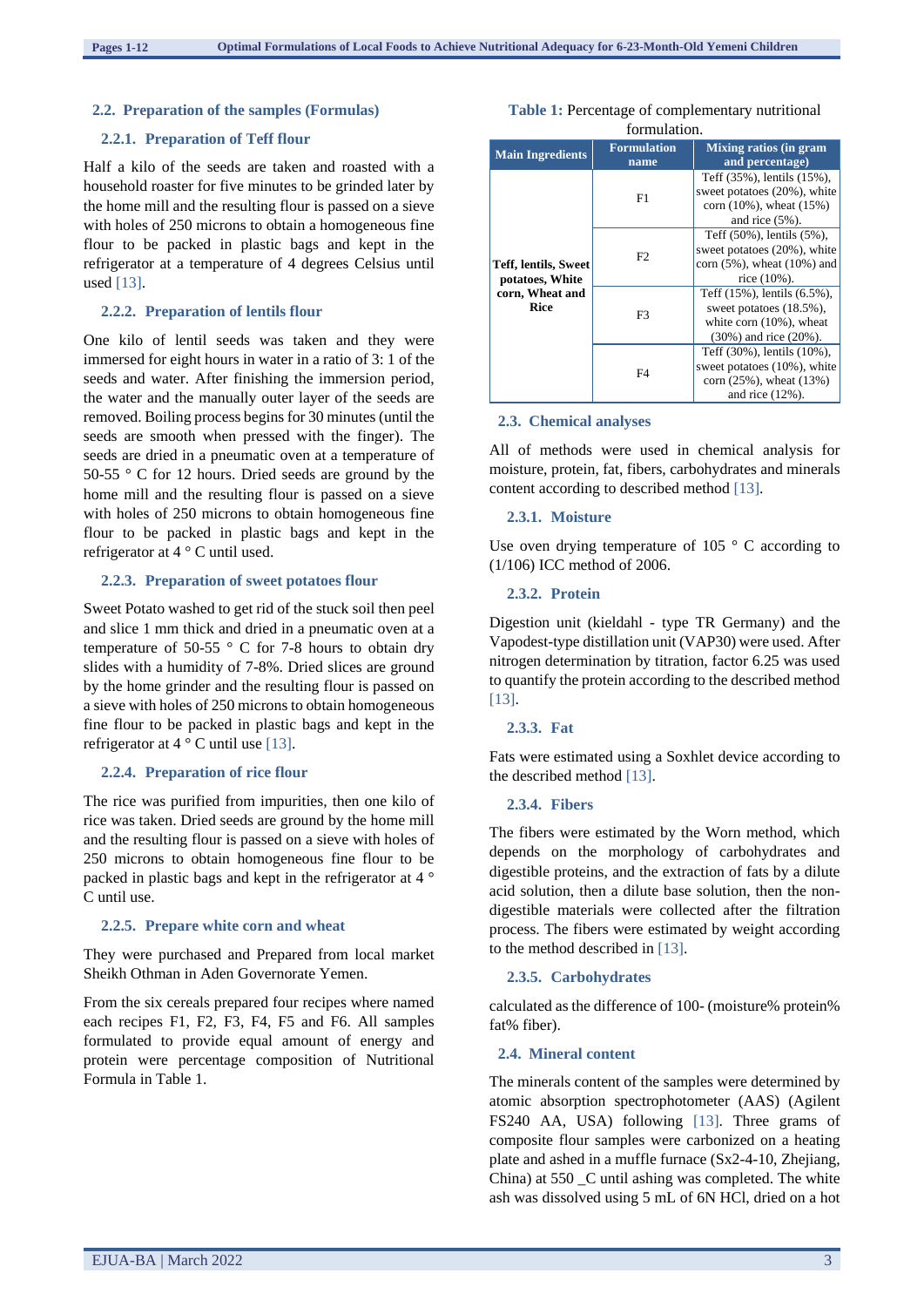plate, followed by the addition of seven mL of 3N HCl heating on a hot plate and then finally, the solution was diluted to the mark (50 mL) with de-ionized water.

The Fe, Zn and Ca contents were determined by AAS using airacetylene as a source of flame energy for atomization. The absorbance for Fe was measured at 248.3 nm, and the Fe content was estimated from a standard calibration curve (0, 0.5, 1.0, 2.0, 3.0 and 4.0 μg/mL) prepared from analytical grade iron wire. The absorbance for Zn was measured at 213.9 nm, and the Zn content was estimated from a standard calibration curve (0.000, 0.125, 0.250, 0.500, 0.750 and 1.000 μg/mL) prepared from ZnO. The absorbance of Ca was measured at 422.7 nm after adding 2.5 mL of LaCl3 to sample solutions. The Ca content was then estimated from the standard solution (0.0, 0.5, 1, 1.5, 2.0 and 2.5 μg/mL) prepared from CaCO3.

The Na,, Cu, P and K contents were determined using a flame photometer (ELICO CL 378, India) by measuring their emission at 589 and 767 nm, respectively. The Na content was estimated from standard solution (0.0, 0.5, 1.0, 1.5, 2.0 and 2.5 μg/mL) prepared from NaCl. The K content was estimated from a standard solution (0, 2, 4, 6, 8, 10 and 12 μg/mL) prepared from KCl.

The mineral element content was calculated using **Eq. (1):**

Element (mg /100g) =  $(\mu g/mL)^*DF$ 

[(Sample mass, db)10]

where: DF ¼ dilution factor (50 mL for Ca, Fe, Zn, K and Na), and db is sample mass on a dry matter basis

#### **2.5. The Sensory evaluation**

Sensory evaluation of the gruel samples was conducted at Aden city districts, Yemen. A total of 53 trained panelists of mothers who have children aged between 6- 24 months with experience of preparing infant foods were randomly selected from a list of mothers in the selected districts. After orientation, coded products were given randomly to the panelists to evaluate sensory attributes, namely taste, appearance, smell, Consistency, mouth feel and overall acceptability. A five-point hedonic scale using smile emojis  $(5 =$  Like extremely, 4  $=$  Like slightly,  $3 =$  Neither like nor dislike,  $2 =$  Dislike slightly, and  $1 =$  Dislike extremely) was used [14].

#### **2.6. Statistical analysis**

The present study used a descriptive design to determine the nutritional content and quality of proteins, Carbohydrates, Fats, Ash, moisture and Dietary fiber. Each sample group will analyze in duplicate with using the statistical package for social science (SPSS, 13.0 software, 2009), values of  $P<0.05$  will considered to be significant.

## **3. Results**

**Table 2:** The Nutritional content of baby food from Teef and other crops for F1, F2, F3 and F4 per 100

| gram.          |                         |       |             |       |              |       |                                            |
|----------------|-------------------------|-------|-------------|-------|--------------|-------|--------------------------------------------|
| <b>Formula</b> | <b>Moisture Protein</b> |       | Ash         | Fat   | Fibers Carb. |       | Con. rate<br>of the<br>nutrient<br>content |
|                | Con.                    | Con.  | Con.        | Con.  | Con.         | Con.  | Con.                                       |
| F1             | 5.8                     | 13    | 2.1         | 6.7   | 1.8          | 71.23 | 70.82                                      |
| F2             | 5.2                     | 14    | 2.4         | 11.4  | 0.81         | 65.15 | 74.67                                      |
| F3             | 5.3                     | 14.8  | 2.3         | 16    | 0.6          | 61.61 | 78.39                                      |
| F <sub>4</sub> | 6.2                     | 15    | 1.7         | 10.9  | 0.07         | 64.50 | 75.79                                      |
| Mean           | 5.75                    | 15.42 | 2.0         | 10.33 | 0.85         | 65.04 | 67.395                                     |
| St.d           | 0.481                   | 2.012 | 0.310 3.286 |       | 0.562        | 3.264 | 5.064                                      |

Carb.=Carbohydrates

Con. = Concentration

Compositions of the nutritional formulas are given in **Table 1**. The amounts of various staples (cereals) and supplements (legumes) were calculated to provide 292 kcal (from energy) and raise the protein level to 8% NPE as one third infants energy and protein requirement per day [14]. The protein level was obtained on the basis of the most limiting amino acid in each mixture, using amino acid score since protein quality in plant-based products is constrained by amino acid composition. To combat the problem of under-nutrition, the mixing ratios were formulated to contain enough energy and protein to meet the daily requirements of infant from 6 month to 24 months.

**Table 2** showed that moisture of baby food results from Taff flour and other crops which that were locally produced ranged from 5.8- 6.2%, respectively, which acceptable proportions are for baby food, when it is kept in suitable storage conditions (cold and dry). The results was completely identical to the Indian Standard, which specifies the moisture content of 10% in baby foods and Yemeni Organization for Standardization, Metrology and Quality Control no. 22/2003, which specifies the moisture content of 5% in baby foods on the basis of the dry weight.

The infant needs protein from the seventh month [14]., in **Table 2**, we note that the protein content in all food mixtures (Formula) range between 13 -15% respectively.

The ash is known to be a component of food. It is made of mineral or organic materials. This component consists of minerals such as potassium, phosphorous, sodium and copper.

The results in **Table 2** showed that ash content ranges from (1.7-2.4%). mixture F2 achieved the best concentration in ash as this Formula, it gave a concentration of 2.4%. In spite of this, mixture F2 was not different from the rest of the mixtures, which gave close concentrations to it in ash.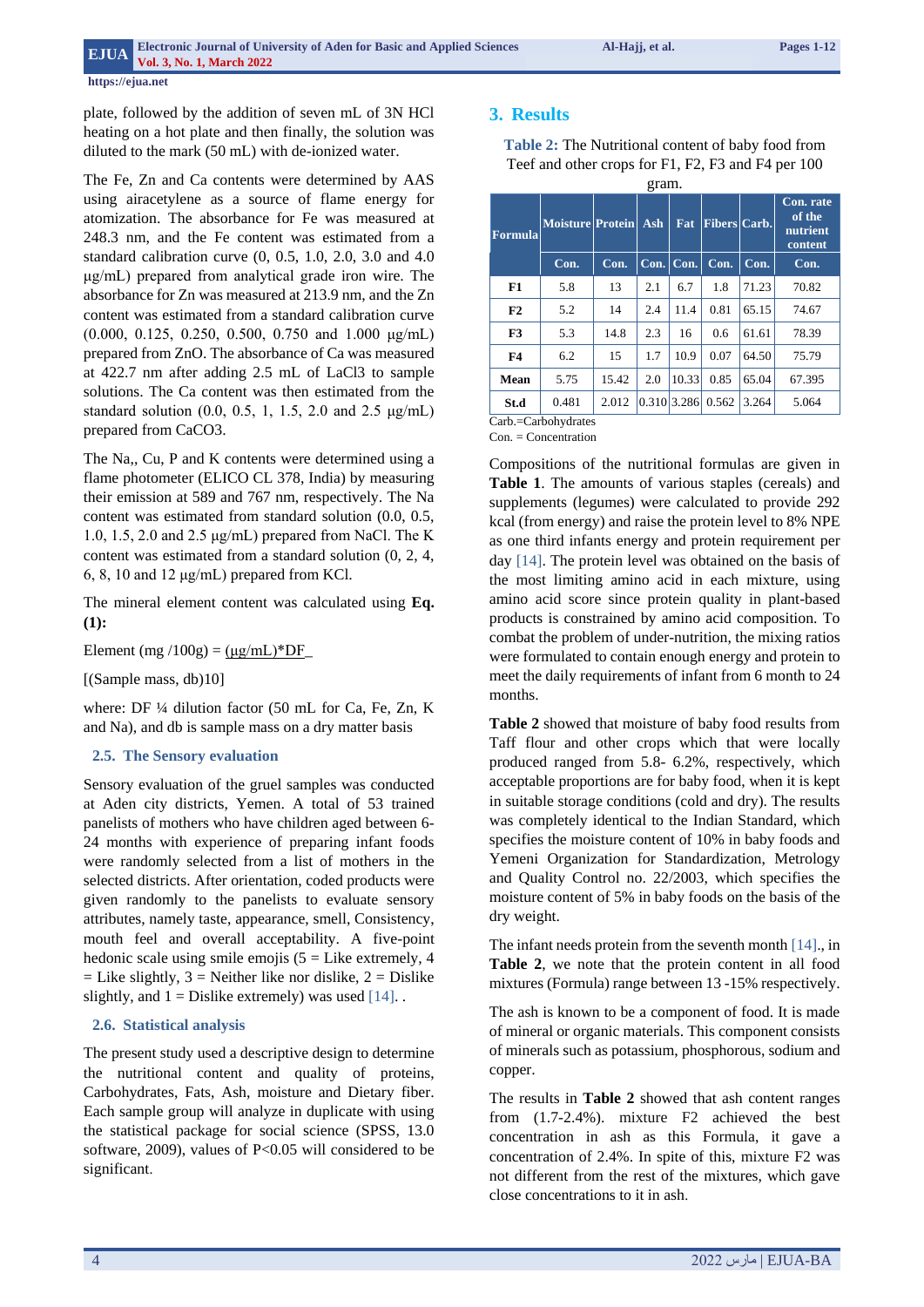The fat content in **Table 2** ranged from (6-7-16 %), mixture F3 achieved the best concentrations (16%) according to the Yemeni Organization for Standardization, Metrology and Quality Control no 22/2003 [14] for infant and child food mainly made from grains and pulses specified that the fat content should be no more than 9%.

in addition to the results in **Table. 2** for fat in mixture F1 was best as the was 6.7%.

Observed in **Table 2** that the fiber concentration content ranged between  $1.8 - 0.07\%$ , the results shown that mixture F1 achieved the best concentration in the fibers, as this mixture gave a concentration of 1.8%.

T**able 2**. showed the carbohydrate content in baby food mixes per 100 grams, as the carbohydrates in blends yield between 71.23 - 64.50%. Where mixture F1 achieved the best concentration of carbohydrates, as this mixture gave a concentration of 71.23% and natural high-carbohydrate ratios in mixes, as they are mainly based on grains and legumes that are rich in carbohydrates.

#### **Table 3:** Content of mineral in formulas mg \ 100

| grams            |                  |                 |  |  |  |  |
|------------------|------------------|-----------------|--|--|--|--|
| <b>Elements</b>  | <b>Maximum</b>   | <b>Minimum</b>  |  |  |  |  |
| Calcium          | $140$ mg         | $50 \text{ mg}$ |  |  |  |  |
| <b>Potassium</b> | $180$ mg         | $60$ mg         |  |  |  |  |
| <b>Phosphor</b>  | $100 \text{ mg}$ | $25 \text{ mg}$ |  |  |  |  |
| Sodium           | $60$ mg          | $20 \text{ mg}$ |  |  |  |  |
| <b>Iron</b>      | undefined        | $0.45$ mg       |  |  |  |  |
| Zink             | $1.5 \text{ mg}$ | $0.5$ mg        |  |  |  |  |
| Copper           | $129 \mu g$      | $25 \mu g$      |  |  |  |  |

**Table 3.** shows the content of mineral, calcium, potassium, phosphorus, sodium, iron, zinc, copper, in baby food formulations for every 100 calories of Teff flour and other locally produced cereals.

#### **Table 4:** Energy element in child food in formulations (Mixers) of teff flour and other cereals  $g \mid 100$  kcal.

| <b>Mixer</b><br>$\bf{s}$ | <b>Protein</b><br>content | <b>Fat content</b>                      | Carb.<br>content            | <b>Energy</b><br><b>Element</b><br><b>Concentratio</b><br>n Rate |
|--------------------------|---------------------------|-----------------------------------------|-----------------------------|------------------------------------------------------------------|
|                          | concentratio<br>n         | concentratio<br>$\overline{\mathbf{n}}$ | concentratio<br>$\mathbf n$ | concentration                                                    |
| F1                       | 3.2                       | 1.5                                     | 16.7                        | 7.13                                                             |
| F2                       | 3.2                       | 2.2                                     | 16.6                        | 7.33                                                             |
| F <sub>3</sub>           | 3.3                       | 3.5                                     | 14.5                        | 7.1                                                              |
| F <sub>4</sub>           | 3.6                       | 2.4                                     | 16.2                        | 7.4                                                              |
| F <sub>5</sub>           | 4.4                       | 2.1                                     | 17                          | 7.83                                                             |
| F6                       | $2.2\phantom{0}$          | 1.1                                     | 13                          | 5.43                                                             |
| Mean                     | 3.32                      | 2.13                                    | 15.67                       | 7.04                                                             |
| St. d                    | 0.71                      | 0.83                                    | 1.58                        | 0.83                                                             |

**Table 4**. The nutritional content of baby food gram per 100 kcal for Taff, Lentils, Rice, Wheat, White corn and Sweat potatoes give the numbering 1, 2, 3, 4, 5 and 6 respectively. Also**,** Table 4. Shows the content of energy elements in child food formulations of Teff and other cereals per 100 kcal, also indicates the minimum and maximum limits for energy elements per 100kcal**,**  according to the specifications of the codex committee [15].

**Table 5:** Mean scores of sensory evaluation of porridge prepared from samples formulated as tested by trained panelists.

|                |                          | <b>Taste Appearance Smell</b> |                   | <b>Mouth</b><br>feel | <b>Consistency</b> | <b>General</b><br>acceptability |
|----------------|--------------------------|-------------------------------|-------------------|----------------------|--------------------|---------------------------------|
| F1             | $2.40^\circ$             | 3.30 <sup>c</sup>             | $3.35^{\circ}$    | 2.85 <sup>c</sup>    | 2.90 <sup>d</sup>  | $2.85^{\rm d}$                  |
|                | $ F2 $ 3.60 <sup>b</sup> | 3.85 <sub>h</sub>             | 3.80 <sup>b</sup> | 3.60 <sup>b</sup>    | $3.20^{\circ}$     | 2.10 <sup>c</sup>               |
| F3             | $4.35^{a}$               | $4.35^{a}$                    | 4.00 <sup>a</sup> | $4.05^{\rm a}$       | 3.40 <sup>b</sup>  | 4.20 <sup>b</sup>               |
| F <sub>4</sub> | 4.00 <sup>a</sup>        | $4.40^{\circ}$                | $3.95^{\rm a}$    | $4.05^{\rm a}$       | 4.20 <sup>a</sup>  | $4.35^{\rm a}$                  |

Means bearing different superscripts on the same column are significantly different ( $p < 0.05$ ). F1-4 are the complementary nutritional formulation names as detailed in **Table 1**.

The results of sensory evaluation by trained and are presented in **Tables 5**. The data shows average likeness of the formulated complementary foods with respect smell, consistency**,** appearance, mouth feel and general acceptability. Mean scores ranges of attributes evaluated were: taste (2.40 to 4.00), appearance (3.30 to 4.40), smell (3.35 to 3.95), mouth feel (2.85 to 4.05), consistency (2.90 to 4.20) and general acceptability (2.85 to 4.35) for trained panelists).

**Table 6:** Evaluation of preference for complementary nutritional formulations for target age groups**,** April

| 2021.          |     |                              |                               |                             |                              |  |
|----------------|-----|------------------------------|-------------------------------|-----------------------------|------------------------------|--|
| Age<br>(month) | N.  | Child's<br>intake Mix.<br>F1 | Child's<br>intake Mix.<br>F2  | Child's<br>intake<br>Mix.F3 | Child's<br>intake<br>Mix. F4 |  |
| $4 - 11$       | 200 | $3.83 \pm 0.06^a$            | $3.44 + 0.08a$                | $16.22 +$<br>1.26a          | $6.12 +$<br>0.36a            |  |
| $12 - 23$      | 100 | $4.03 \pm$<br>$0.07^{ab}$    | $3.80 \pm 0.13$ <sup>ab</sup> | $22.26 +$<br>1.52a          | $6.88 +$<br>0.35a            |  |
| 24-35          | 100 | $4.01 \pm$<br>$0.12^{ab}$    | $3.72 \pm 0.13^{ab}$          | 44.92 $\pm$<br>4.78b        | $7.90 \pm$<br>0.52ab         |  |
| 36-47          | 50  | $4.41 +$<br>$0.12^{bc}$      | $3.98 \pm 0.14^{ab}$          | $69.31 +$<br>8.21c          | $10.29 +$<br>1.03c           |  |
| 48-59          | 50  | $4.66 \pm 0.12$ <sup>c</sup> | $4.30 + 0.22^b$               | $73.75 +$<br>15.93c         | $9.67 \pm$<br>2.13c          |  |
| <b>Total</b>   | 500 | $4.02 + 0.03$                | $3.67 + 0.06$                 | $29.26 +$<br>1.57           | $7.11 \pm 0.23$              |  |

a-c Any two means in the same column not followed by the same letter are significantly different.

**Table 6** shows the mean value of Child's intake formula 1, Child's intake formula 2, Child's intake formula 3 and Child's intake formula 4 by the age category. Mean value of age group 6-11 months based on response by the mother/caregivers' was statistically significantly different from 48-59 months and 36-47 months age group.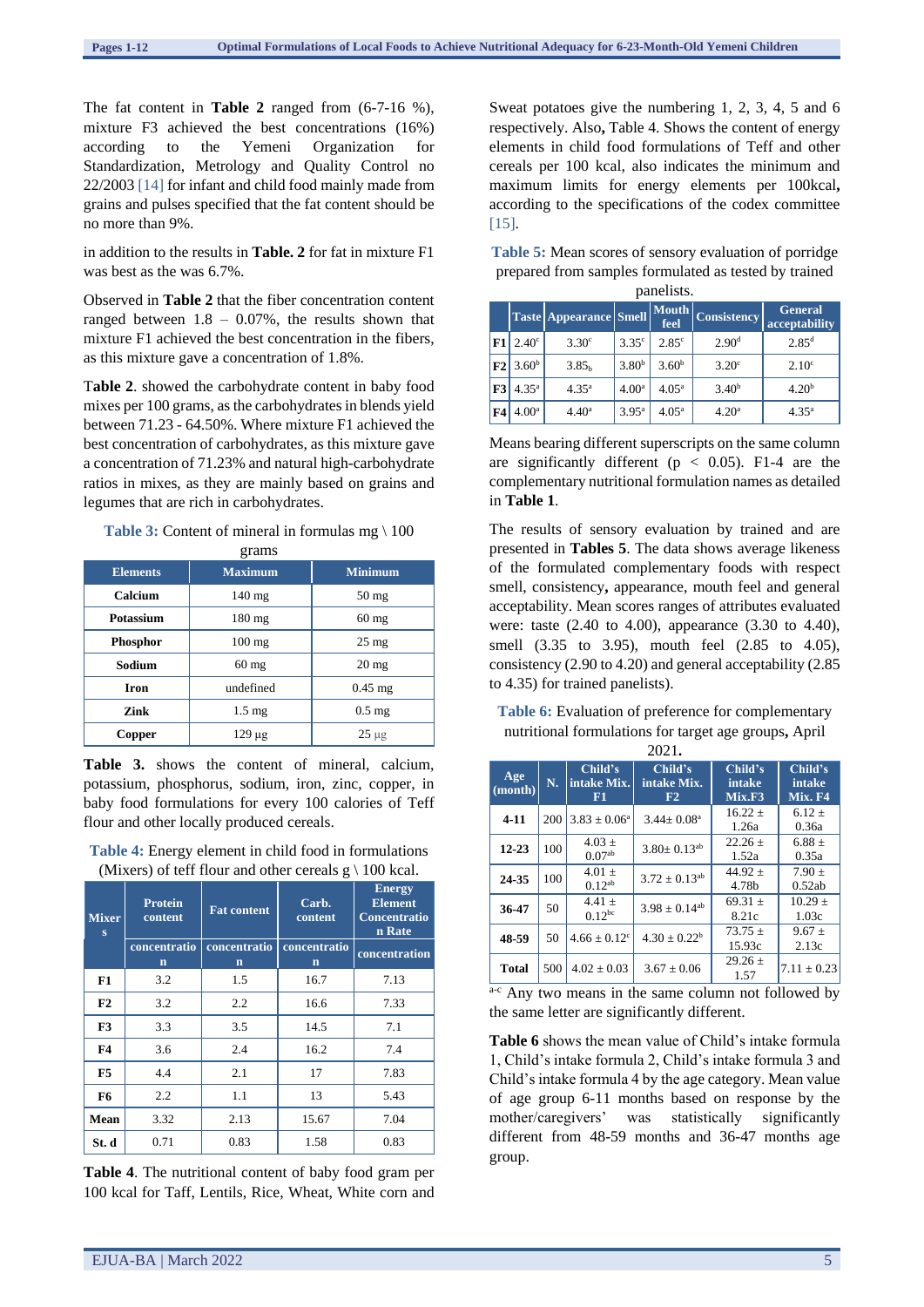Taste is an important parameter when evaluating sensory attribute of food. The product might be appealing and having high energy density but without good taste, such a product is likely to be unacceptable. With exception of formulation F3 significantly higher ( $P < 0.05$ ) than the rest of tested formulations in terms of their taste.

Appearance is important attribute in food choice and acceptance. Outcome of sensory evaluation indicated that some samples were similar in appearance while others differed significantly. With exception of formulation F3 and significantly higher  $(P > 0.05)$  than the rest of tested recipes.

Smell is an integral part of taste and general acceptance of the food before it is put in the mouth. It is therefore an important parameter when testing acceptability of formulated foods. Results of sensory evaluation indicated that smell of certain samples varied significantly ( $P < 0.05$ ) from others. Generally, F3 and F4 scored significantly higher (4.00 to 3.95) ( $P < 0.05$ ) in terms of smell than the rest of formulations by trained panelists.

The results revealed that no significant differences  $(P >$ 0.05) were observed by trained panelist between F3 and F4 in terms of mouth feel and both were highly liked as indicated by higher scores of 4.05.

Further, this study aimed at assessing maternal preferences for consistency of formulated complementary foods. In present study, trained panelists showed significantly higher preference ( $P < 0.05$ ) for formulation F4 (mean score 4.2) compared to the rest of other formulated complementary foods.

Generally, formulated complementary foods F3 and F4 were highly acceptable by both groups of panelist with mean scores (4.35, 4.20) and (4.33, 4.28) for trained.

## **4. Discussion**

For **Table 2**. There is previous study [15], they produced baby foods based on legumes and grains (Durra, Durra, Peanuts, and Soybeans) in different proportions where all mixtures were characterized by moisture ratios ranging from 4 to 9%, also there is another study [15], they produced baby food from grains and legumes (wheat, rice, pork, and lentils), the moisture content of the mixtures was characterized by rates ranging from 5-7%.

A study conducted [16] aiming to produce baby food from rice, wheat, corn, lentils and spectrum, the mixtures were characterized by moisture levels ranging between 6.6-7.7%, and this humidity is higher than the humidity. Our study indicated that the most appropriate moisture for baby food mainly produced from grains and legumes is no more than 10% in order to maintain good product quality and these results are similar with [17], as high humidity leads to exposure product to microbial harm.

When back to the Yemeni standard and the International Codex Alimentarius Commission on baby foods produced from grains and legumes, the results in the above table show similar in the proportions of protein in (Mix F3 and Mix F4), and this result is the according to the Yemeni standard specifications No. 22/2003 [14]. which suggested that the percentage of protein in baby foods produced from grains and legumes should not be less than 15% on the basis of dry weight, in addition to protein content in Mix F1 is less as specified by the Indian Standard for Baby Food produced from grains, which is 14%, and this is indicated by [18]. In general, the results of our current study on protein ratios in all food mixtures referred to in **Table 2** showed that Mix F4 is the best nutritious for children from the seventh month, according to what was determined by the Yemeni standard and the Codex Alimentarius International Committee [14, 15] **(Table 2).**

The back to the Yemeni Standard No 22/2003 [14] suggested that the proportion of total ash in baby foods produced from grains and legumes should not increase than 3.5%.

In a previous study [16], where they prepared the nutritional mixture for the overall growth of children (dried wheat, nuts, rice), mixtures are characterized by levels ranging from  $3.30 - 2.16$  g  $/ 100$  g, as it is higher than our study and the reason is the difference in the agricultural environment**.** Another study [16], they prepared biscuits with soybean flour. The materials were purchased for a counter which are soybeans, evaporated milk, granulated sugar, salt, and baking powder. The ash content was 1.39 - 2.25 mg / 100 g higher than our study. The reason is the high ash content of the product could be a source of minerals.

In general, the results of our current study on ash ratios in Table 2 was according to the Yemeni standard specifications No. 22/2003 [14], and the Codex Alimentarius International Committee [15].

Eating a lot of fats is linked to various health disorders such as obesity, cancer, high blood cholesterol, and coronary heart disease [7]. It is this awareness that has prompted consumers to have the amount of fats in their diet [8] for this reason, despite the importance played by fats, a variety of ingredients such as fat substitutes are used to take advantage of the unique properties [9].

Previous study [19] where they produced complementary baby food using (bulgur, lentils, chickpeas) in different proportions, where the mixture is characterized by a fat content ranging between 1.83 - 3.38 mg / 100 grams, as it is a lower percentage than our study, and this is attributed to this Reduction to effective removal of husks after drying of sprouted beans.

Another study [20] produced nutritional foods for weaning Acceptable and affordable for low-income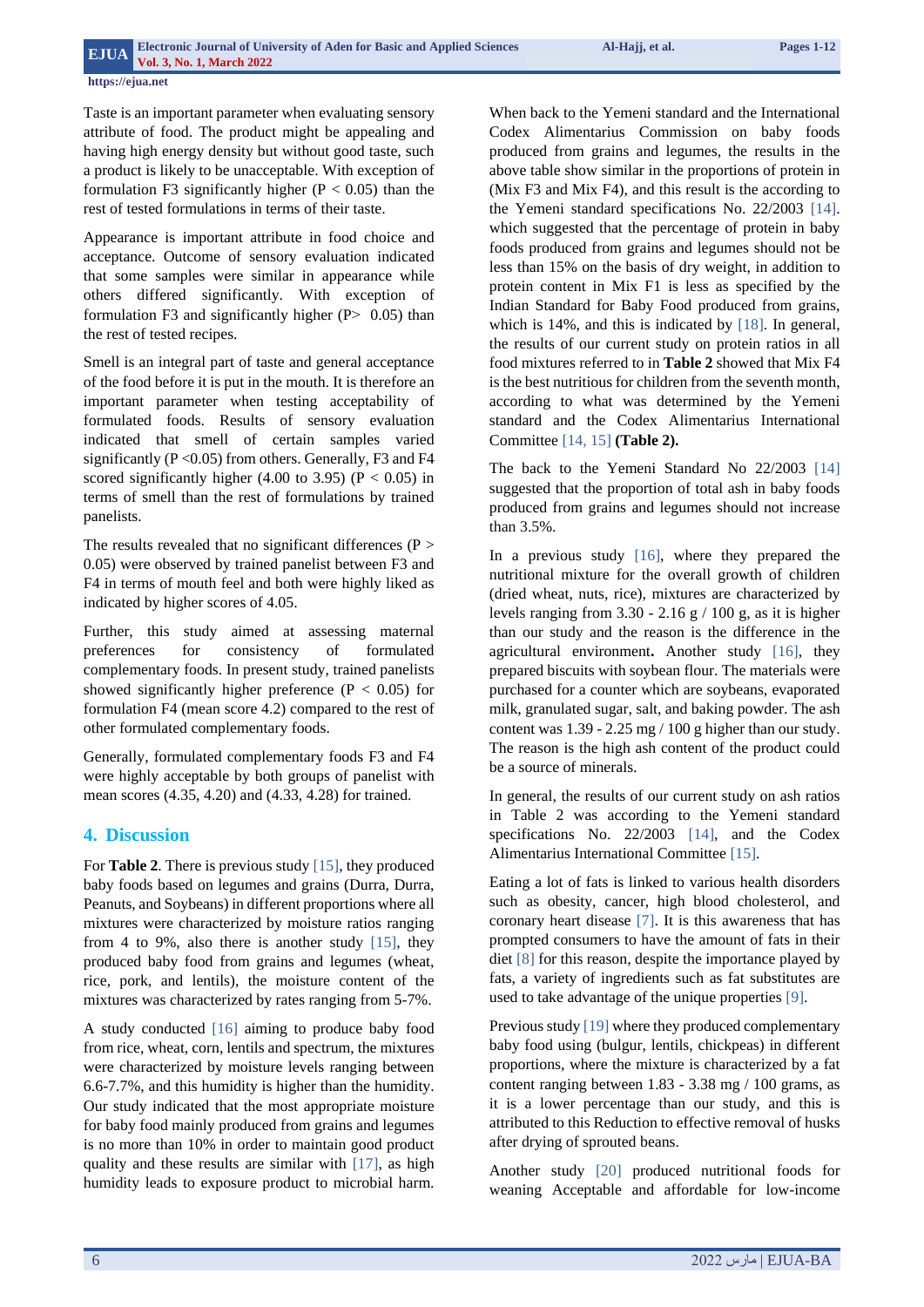residents (corn, beans, peanuts and soybeans) as the mixture features a ratio between 6.16 8.61g / 100g as it is a higher percentage than our study and the reason is that the product was visibly greasy when it was launched.

The fiber is effective in lowering total cholesterol in the blood and promoting satiety. Insoluble fiber helps treat constipation and reduce the risk of colon cancer [9].

A researcher study [21] when they produced baby biscuits using soybean flour mixing with other baking ingredients such as baking powder, salt, fat, sugar and milk 1.04-0.47%, the fiber content was lower compared to the fiber in our diet, ranging between 1.04 - 0.47 mg / 100 grams.

Another study [11], in which baby biscuits were produced using (wheat flour and other baking ingredients such as butter, sugar powder, sodium bicarbonate, whole milk powder, salt, and orange peel powder) where the fiber content was higher compared to The fiber in our diet ranged from 9.5-10.9 mg / 100g.

Carbohydrates in complementary foods are beneficial for infants, as the sugars produced can transfer them sweeter to supplemental porridge, thus enabling the baby to eat more food per meal and reduce the addition of table sugar. Preparation of porridge, but sugar may be added [8]. A previous study [22], they produced baby biscuits using (white wheat flour and other ingredients such as sugar, salt, fat, sodium bicarbonate and whole milk), the carbohydrate content was lower compared to the carbohydrates present in our diet, ranging between 70.08 69.56 mg / 100 g. Another study [22] in which baby biscuits were produced using (wheat flour and other baking ingredients such as butter, powdered sugar, sodium bicarbonate, whole milk powder, salt, and orange peel powder) where the carbohydrate content was lower. Compared to carbohydrates. In our diet this was between (61.61-71.23) mg / 100 grams **(Table 2).**

**Table 3**. showed mineral salts content (calcium, Potassium, Phosphor, Sodium, Iron, Zink and copper) under study in baby food mixes in each (mg 100 grams) and (for any formulations) and comparing them to the maximum levels of these elements according to the specifications of the Codex Alimentarius Commission [15], which notes that most of the mineral salts content values in each 100 kcal were within the minimum and maximum limits except for the phosphorus component, which increased slightly in all mixtures Except the mixture number three where he remained within the limits required**.**

**Table 3.** showed the calcium content in baby food mixes per mg/ 100 grams, where the results for calcium range from  $(50 - 140)$  mg  $/ 100$  g. Table No. 3 shows that the (Mix F3) was the highest in the proportion of calcium. When referring to the Yemeni standard specifications No. 22/2003 [14], that determined the percentage of

calcium in infant and child foods manufactured mainly from grains and pulses 250 mg per 100 grams of the product on the basis of dry weight and this percentage does not match the results of our research and this may be due to the difference of the materials introduced in the mixtures, but there were Previous study [22] Whereas, they produced breakfast cereals using (wheat flour, mango and soy flour) in different proportions, as the two mixtures are characterized by a percentage of calcium ranging between 350 - 540 mg / 100 g, and these results were higher than our results in **Table 3.** Another study [20] where they prepared complementary baby food from corn, cowpea, peeled peanuts, soybeans and soybean oil in varying proportions, as they were characterized by a calcium ratio ranging between 69-33 mg / 100 g, which is less than the percentage of calcium in our mixtures.

The potassium is very necessary in blood clotting and muscle contraction [12] Sodium with potassium is useful for maintaining body fluids [17], it also has the role of regulating osmotic pressure in cells and aiding in the synthesis of protein and glycogen in the body [13]. **Table 3** shows the iron content in baby food mixes per 100 grams, where the results for potassium range from (311 - 484) mg / 100 g. It is noticed that the mixture F1 was the best in terms of potassium. Previous study [23] where they prepared complementary baby foods from bulgur, lentils and chickpeas in varying proportions, as they were characterized by a potassium ratio ranging between 590- 610 mg / 100 g, which is higher than the percentage of potassium in our mixtures and this may be due to differences in the genetic characteristics of the varieties and plant maturity, another study [23] Whereas, they produced breakfast cereals using (wheat flour, mango, milk, soy flour) in different proportions, as the mixtures are characterized by potassium (450 - 510) mg / 100 gm, which are close to our study. When referring to the Yemeni Standard Specifications No. 22/2003 [14], which determined the percentage of potassium, in infant and child foods, mainly made from grains and pulses, **400 -**1000 mg per 100 g of the product on the basis of dry weight, and this percentage is identical with the results of our research.

**Table 3** shows the phosphorous content in baby food mixes per 100 grams, where the results range from (25- 100) mg / 100 grams, the mixtures were the highest in the proportion of phosphorus. Previous study [17]**,** where they prepared complementary baby foods from corn, cowpeas, peeled peanuts, soybeans and soybean oil in varying proportions, as they were characterized by phosphorus ratio ranging between 353 - 410 mg / 100 g, which is less than the percentage of phosphorus in our mixtures, another study [24] where they prepared complementary baby foods from bulgur, lentils and chickpeas in varying proportions as they were distinguished by phosphorus ranging from 252 to 366 mg / 100 g, which is less than the percentage of phosphorus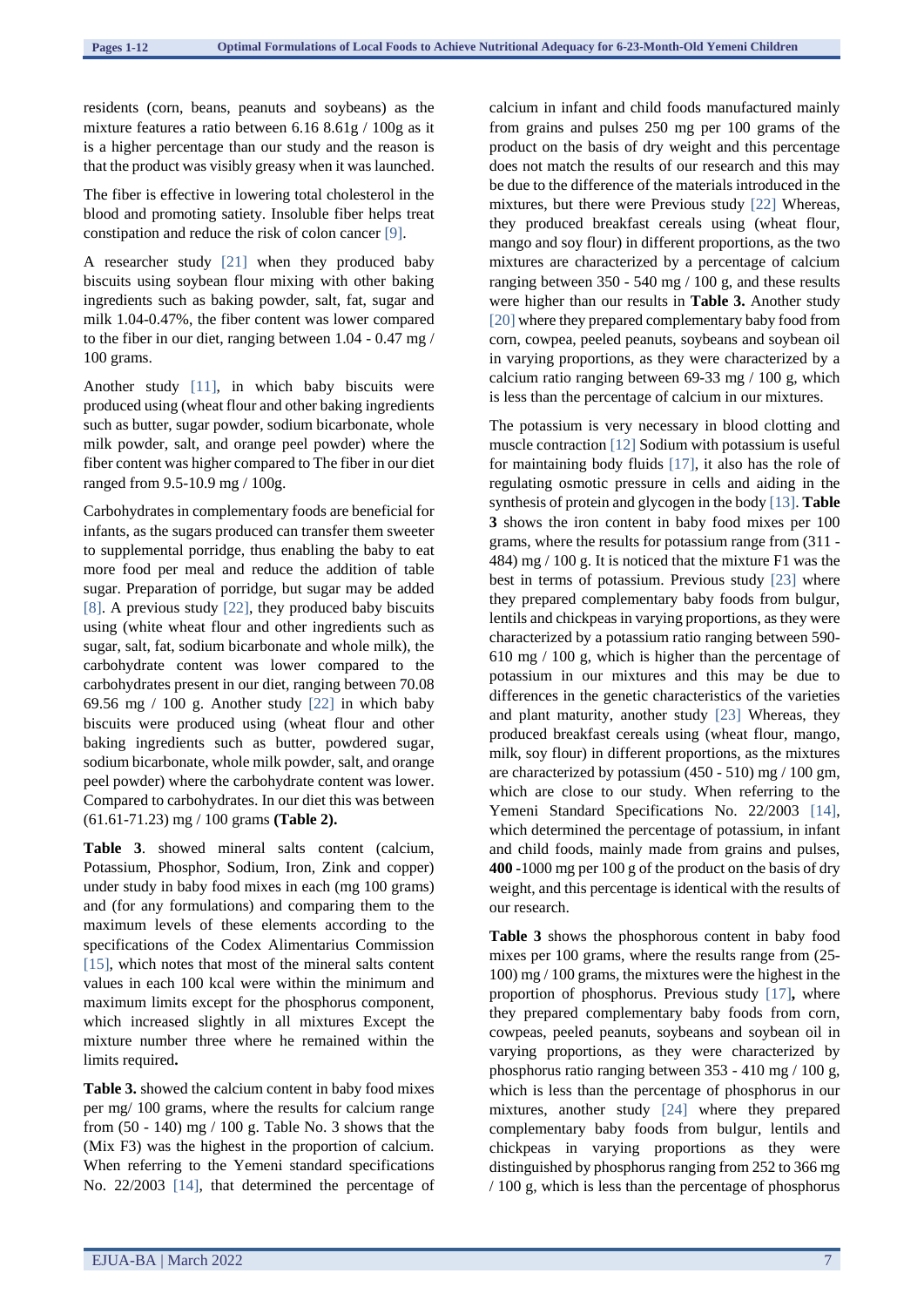in our mixtures. When referring to the Yemeni Standard Specifications No. 22/2003, which determined the percentage of phosphorus in infant and child foods that are mainly manufactured from grains and pulses, as a minimum of 125 mg per 100 grams of the product on the basis of dry weight, and this percentage is identical with the results of our research.

The sodium has a role in regulating osmotic pressure in cells, transferring nerve cells and muscle contraction, and also has a role in helping the absorption of some fluids such as vitamins and glucose through the intestinal wall [19]. **Table 3** shows the sodium content in baby food mixes per 100 grams, where the sodium results range from (180-252) mg / 100 grams.

Previous study [20] whereas, they produced breakfast cereals using (wheat flour, mango, milk, soy flour) in different proportions, as the mixes are characterized by a ratio of Sodium (100-120) mg / 100g, which is less than the percentage of sodium in our mixtures. When referring to Yemeni Standard Specifications No. 22/2003[14], which determined the percentage of sodium in infant and child foods that are mainly made from grains and pulses, 100 mg for the ready-to-eat product, and 300 mg for the non-ready-to-eat product (maximum), and this percentage is identical with the results of our study.

The iron is important in the formation of hemoglobin, oxygen and electron transport in the human body [25]. Iron deficiency is the most common cause of anemia [26] and it is the most common nutritional problem among humans, threatening more than 60% of women and children in most non-industrialized countries, and more than half These suffer from pernicious anemia [27]. **Table 3** Shows the iron content in baby food mixes per 100 grams, where the results were 0.45 mg / 100 grams (minimum). In another study [28, 29], whereas, they produced breakfast cereals using (wheat flour, mango, milk, soy flour) and the iron content in both mixtures was 7.5 mg, which is highest than of our study. When referring to Yemeni Standard Specifications no. 22/2003 [14], which determined the percentage of iron in infant and child foods that are mainly made from grains and pulses, as a minimum of 10 mg per 100 grams of the product on the basis of dry weight, and this percentage is not identical with the results of our research.

The zinc is an essential mineral and a component of a variety of different enzymes in which it participates in catalytic, structural and regulatory roles [20] This tiny mineral acts as a stimulant for many enzyme systems in humans [16] Zinc makes up about 33 parts per million of adult body weight and is essential for many Enzymes involved in a number of physiological functions, such as protein synthesis and energy metabolism [3]. Low zinc levels in children have been associated with retarded growth, poor appetite and poor taste [18] The World Health Organization recommended an allowable limit of

zinc in foods such as  $60 \text{ mg}$  / kg [17]. Ministry of Health standard specifications that the zinc content of children's biscuits should be 2.5-3 mg / 100 g [11]. **Table 3** shows the zinc content in baby food mixes per 100 grams, where the results for zinc range from  $(0.5 - 1.5 \text{ mg} / 100 \text{ grams})$ . In a previous study [30]**,** as they produced baby biscuits using wheat flour and other baking ingredients such as margarine, skimmed milk powder, sugar and yolks, the zinc content was lower compared to the zinc in our diet, as it ranged between  $0.075 - 0.109$  mg  $/ 100$  grams. When referring to the international specifications for baby food, we noted that the mixtures are identical to what was determined by the international standards (Codex Committee on Nutrition and Foods for Special Dietary (USES), which determined the proportion of zinc in baby food (9%) [31].

The copper is important in the synthesis of collagen and phospholipids, which are necessary for the formation of melanin surrounding nerve fibers, and it also acts as a system activator (Tyrosinase, Ascorbic acid oxidayoin, such as enzyme, it is also an essential component of some metallic enzymes and is required in hemoglobin synthesis and in metabolic growth promoters [22]. **Table 3** Shows the copper content in baby food mixes per 100 grams, where the copper results range from (129 -25) µg / 100 grams. Earlier study [30], where they prepared complementary baby food from corn, cowpeas, peeled peanuts, soybeans and soybean oil in varying proportions, as they were distinguished by the copper ratio between 0.001 - 0.49 µg / 100 g**,** which is less than the percentage of copper in our mixtures **(Table 3)**.

Babies Need Supplementary food, also breast milk, especially at the age of six months and more because of the increased nutritional requirements to Carbohydrates, Protein, fat and vitamins for the growing Body **(Table 4).**

**Table 4** shows that all the mixtures under study were characterized by a decrease in the level of fats, except for mixture F3, which decreased slightly in its fat content and slightly in its protein content according to rates of the rates of codex alimentarius commission for the minimum and the upper limit of the two components, but it matched in its carbohydrate content, and this means that this mixture needs to a slight modification of its components to suit the content of its components with the specifications of codex alimentarius commission , which can be adopted as an international body , whose specifications are taken from all countries of the world. We would like to point out that the CODEX STAN 074- 1981, REV. 1-2006 for baby food made from grains and fortified with any source of protein has recommended that the protein content does not exceed 5.5g/100kcal, and this means that all the mixtures under study are in conformity with the CODEX standard in the case of this element. The same specification recommended that the fat content not exceed 4.5g/100kcal .it is clear from the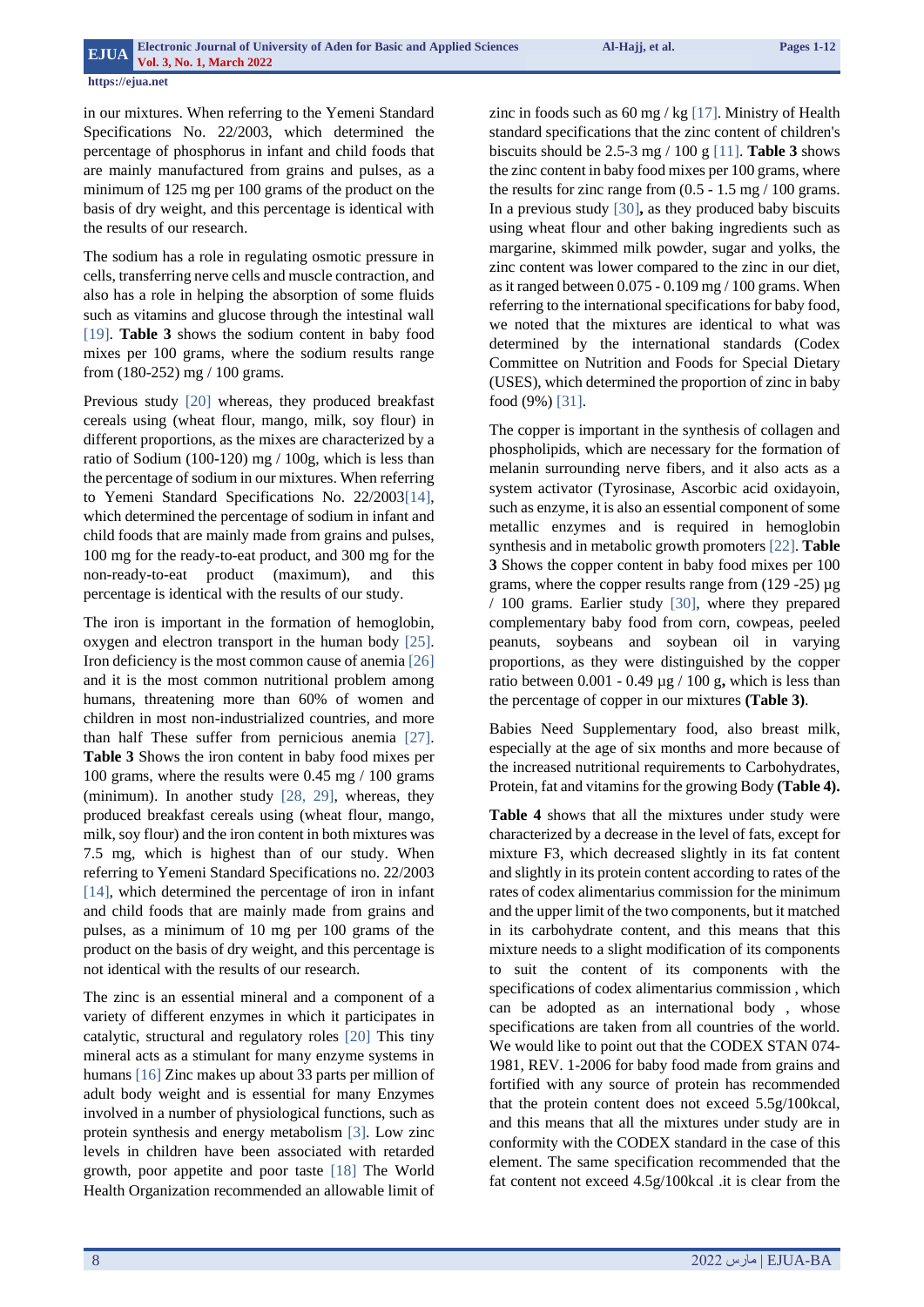results that all the mixtures under study have conformed to the specification, since the fat content in all of their mixtures did not exceed 4.5g/100 kilocalories, also carbohydrate content not exceed 17g per 100 kilocalories **(Table4).**



**Fig. 2:** F1: formulation 1; F2: Formulation 2; F3: formulation 3; F4: Formulation 4. Formulation 1 = Teff (35%) , lentils  $(15\%)$ , sweet potatoes  $(20\%)$ , white corn  $(10\%)$ , wheat  $(15\%)$  and rice  $(5\%)$ , Formulation  $2=$  Teff  $(50\%)$ , lentils  $(5\%)$ , sweet potatoes (20%), white corn (5%), wheat (10%) and rice (10%), Formulation 3= Teff (15%) , lentils (6.5%), sweet potatoes (18.5%), white corn (10%), wheat (30%) and rice (20%) and Formulation  $4=$  Teff (30%), lentils (10%), sweet potatoes (10%), white corn (25%), wheat (13%) and rice (12%).

**Table 5.** Showed sensory characteristics of formulated complementary foods were only assessed by a single approach that is commonly employed in developing countries; the sensory evaluation or consumer studies with mothers. This approach has some limitation as its implementation in the field is often complicated because of mothers' illiteracy and the difficulty for them to understand some sensory testing methods [32]. In addition, it only gives information on the mothers 'preferences but none on the true preferences of children or on the gruel acceptability by children. Consumer studies with mothers can be used to know their acceptance to give a kind of gruel to their child but the validity of this approach is limited by the reliability of their answers [33]. A second approach that involves measuring food intake is often difficult and expensive as the consumption surveys have to be carried out in free living conditions following standardized protocols which require numerous surveyors and laboratory facilities for some necessary analysis [34, 35]. Consequently, the present study and most of the studies carried out in developing countries still adopt the first approach with fairly good results **(Table 5).**

**Table 6**. shows that as the age increases, the amount of food formula consumed by the child also increases. Similar trend was observed for the child's intake formula 4 with the Child's intake formula 1. These results were similar to the results of [34]. With respect to the mothers' response based on their perception about the products, where they rated the products where they rated the products as having high quality have in terms of appearance, smell, taste, texture and overall acceptability.

In present study, the more preference recorded for the F3 and F4 samples are probably contributed by the panelist innate behavior with common local products of %), Formulation 3= Teff (15%), lentils (6.5%), sweet potatoes (18.5%), white corn (10%), wheat (30%) and rice  $(20%)$  and Formulation 4= Teff  $(30%)$ , lentils  $(10\%)$ , sweet potatoes  $(10\%)$ , white corn  $(25\%)$ , wheat (13%) and rice (12%) **(Figure 2)**. A similar result was reported by [36], which stated that the most preferred porridge was the whitest than processed by the use of sorghum grains.

#### **5. Conclusion**

The complementary food formulations in the present study were based on locally available low-cost food materials commonly consumed in Yemen. The mixing ratios constituted formulations that had enough energy and protein to meet the energy and protein requirements for children as recommended for complementary foods. Therefore, the formulated food mixes are potentially suitable for use as complementary foods in Yemen.

Sensory evaluation done on all the recipes revealed that F3 and F4 samples have high acceptance. The fact that these recipes are inexpensive, locally available and nutritious makes them potentially effective in solving some of the nutrition problems facing infants and children in Yemen and other countries. Further studies to explore the possibility of improving locally formulated complementary foods for other age groups are needed to help combat the rampant malnutrition in Yemen and other developing countries.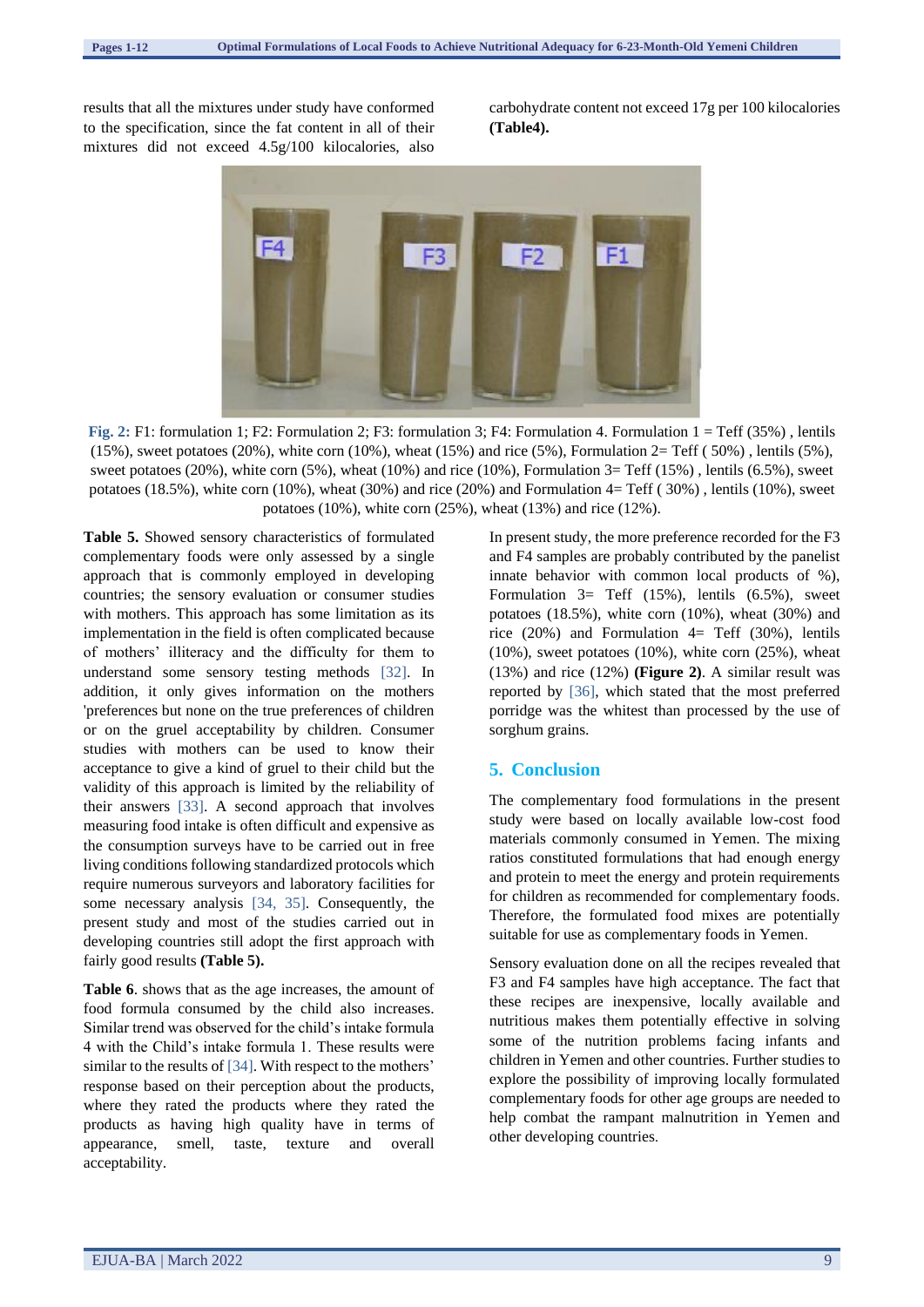## **Acknowledgements**

The author is thankful to Wathiqun Foundation for Development [https://www.wathiqun.org/,](https://www.wathiqun.org/) Sana'a, Yemen for providing financial assistance and other necessary resources for successful completion this study.

## **References**

- [1] N. Q. Al-Hajj, A. H. A. Ahmed, T. Naji, M. Alabyadh, and S. A. Al-Hashedi, "Assessment Of The Nutritional Status Of Under-Five Years (6–59 Months) Children Attending Friendship Teaching Hospital, Aden Province, Yemen", *World J. Pharm. Res.* vol. 10, no. 5, pp. 47-59, Feb. 2021. DOI: 10.20959/wjpr20215-20291
- [2] [G. Kathryn, Dewey,](https://journals.sagepub.com/doi/10.1177/156482650302400102) H. [Kenneth, Brown,](https://journals.sagepub.com/doi/10.1177/156482650302400102) "Update on Technical Issues Concerning Complementary Feeding of Young Children in Developing Countries and Implications for Intervention Programs", *Food Nutr Bull,* vol. 24 no.1, pp. 5-28, Jan. 2003. [doi.org/10.1177/156482650302400102](https://doi.org/10.1177%2F156482650302400102)
- [3] I. Egli, "Traditional Food Processing Methods to Increase Mineral Bioavailability from Cereal and Legume Based Weaning Foods", PhD diss., *ETH Zurich*, 2001. [https://doi.org/10.3929/ethz-a-](https://doi.org/10.3929/ethz-a-004132286)[004132286](https://doi.org/10.3929/ethz-a-004132286)
- [4] M. Omwamba, and S. M. Mahungu, "Development of a protein-rich ready-to-eat extruded snack from a composite blend of rice, sorghum and soybean flour", *Food Sci. Nutr*., [Vol.5 No.14,](https://www.scirp.org/journal/home.aspx?issueid=5213) pp. 1309- 1317, Aug. 2014. DOI: [10.4236/fns.2014.514142](https://doi.org/10.4236/fns.2014.514142)
- [5] M.H. Helland\*, T. Wicklund and J.A. Narvhus, "Effect of germination time on alpha-amylase production and viscosity of maize porridge", Food Res. Int., vol. 35, no. 2-3, pp. 315-321, Aug. 2002. DOI: [10.1016/S0963-9969\(01\)00202-2](http://dx.doi.org/10.1016/S0963-9969(01)00202-2)
- [6] C. U. Inyang, U. M. .Zakari , "Effect of Germination and Fermentation of Pearl Millet on Proximate, Chemical and Sensory Properties of Instant "Fura-A Nigerian Cereal Food", *Pak. J. Nutr*., vol. 7 no.1, pp. 9-12, 2008. DOI: [10.3923/pjn.2008.9.12](https://dx.doi.org/10.3923/pjn.2008.9.12)
- [7] H. Martin, H. Laswai and K. Kulwa, "Nutrient content and acceptability of soybean based complementary food", *African J. Food, Agric. Nutr. Dev.* Vol. 10, no. 1, pp. 2040-2049, Jan. 2010. DOI: [10.4314/ajfand.v10i1.51482](https://doi.org/10.4314/ajfand.v10i1.51482)
- [8] D. Shiriki, M. A. Michael and D .I. Gernah, "Nutritional evaluation of complementary food formulations from maize, soybean and peanut fortified with Moringa oleifera leaf powder", *Food Sci. Nutr*., vol. 6, no. 5, pp. 494, April 2015. DOI: [10.4236/fns.2015.65051](http://dx.doi.org/10.4236/fns.2015.65051)
- [9] M. E. Mohamed, B.H. Amro, A.S. Mashier and E. B. Elfadil, "Effect of Processing Followed by Fermentation on Antinutritional Factors Content of Pearl Millet (Pennisetum glaucum L.) Cultivars", *Pak. J. Nutr*., vol. 6, no. 5, pp. 463-467, 2007. DOI: [10.3923/pjn.2007.463.467](http://dx.doi.org/10.3923/pjn.2007.463.467)
- [10] G. H. Pelto, E. Levitt, L. Thairu, "Improving feeding practices: current patterns, common constraints, and the design of interventions", *Food Nutr Bull,* vol. 24, no. 1, pp. 24-82, 2003. DOI: [10.1177/156482650302400104](https://doi.org/10.1177/156482650302400104)
- [11] M.R. Shadan, K. Waghray, and F. Khoushabi, "Formulation, preparation and evaluation of lowcost extrude products based on cereals and pulses", *Food Sci. Nutr*, Vol. 5 no.14, July 2014. DOI: [10.4236/fns.2014.514145](https://doi.org/10.4236/fns.2014.514145)
- [12] D.J. Barker, "Maternal nutrition, fetal nutrition, and disease in later life", *Nutrition*, vol. 13 no. 9, pp. 807-813, Feb. 1997. [DOI: 10.1016/S0899-](https://doi.org/10.1016/S0899-9007(97)00193-7) [9007\(97\)00193-7](https://doi.org/10.1016/S0899-9007(97)00193-7)
- [13] AOAC (2020). Association of official analytical Chemists, Official Methods of Analysis, seventeenth ed., II. AOAC International, Washington, DC, USA. Method No: 920..39, 920.87, 923.03, 925.10, 962.09, 974.24, 985.35 and 965.17. <https://doi.org/10.1093/jaoac/50.5.997>

]41[المواصفة القياسية اليمنية رقم ٢٠٠٢/٢٢ أغذية األطفال والرضع المصنعة اساسا من الحبوب والبقول. الهيئة اليمنية للمواصفات والمقاييس وضبط الجودة. الجمهورية اليمنية. صنعاء <http://ysmo.org/stands.php?page=5>.

- [15]J. R. MacLean C. William, P. Van Dael, R. Clemens, J. Davies, E. Underwood, L. O'Risky and J. Schrijver,."Upper levels of nutrients in infant formulas: comparison of analytical data with the revised Codex infant formula standard", *J. Food Compos. Anal*., [vol. 23, no. 1](https://www.sciencedirect.com/science/journal/08891575/23/1) pp. 44-53, 2010. DOI: [10.1016/j.jfca.2009.07.008](https://doi.org/10.1016/j.jfca.2009.07.008)
- [16] World Health Organization (2001). Global strategy for infant and young child feeding. World Health Organization, 1-5. DOI: <https://apps.who.int/iris/handle/10665/78801>
- [17] S. O. Ijarotimi, and O. O. Keshinro, "Determination of nutrient composition and protein quality of potential complementary foods formulated from the combination of fermented popcorn, African locust and bambara groundnut seed flour", *Pol. J. Food Nutr. Sci.*, vol. 63, no. 3, pp. 155-166, 2013. [DOI:](https://doi.org/10.2478/v10222-012-0079-z)  <https://doi.org/10.2478/v10222-012-0079-z>
- [18] T. G. Yohannes, Makokha, A. O. Okoth, J. K. and M. W. Tenagashaw, "Developing and nutritional quality evaluation of complementary diets produced from selected cereals and legumes cultivated in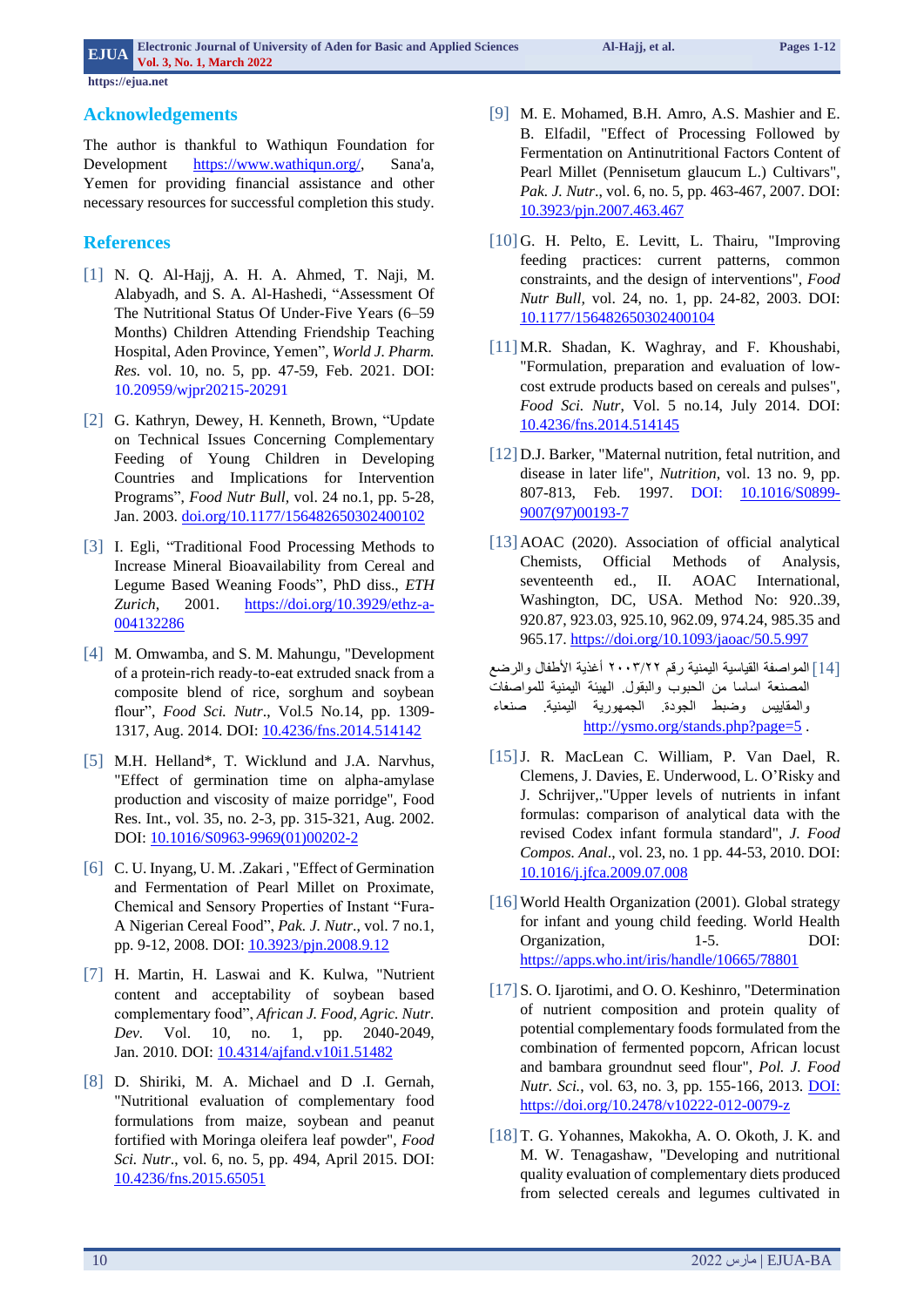Gondar province, Ethiopia", *Current Research in Nutrition and Food Science Journal*, Vol. 8, no.1, pp. 291-302, April 2020. **DOI:**  [10.12944/CRNFSJ.8.1.27](http://dx.doi.org/10.12944/CRNFSJ.8.1.27)

- [19] K.H. Brown, S. E. Wuehler and J. M. Peerson,. "The importance of zinc in human nutrition and estimation of the global prevalence of zinc deficiency", *Food Nutr Bull.* vol. 22, no.2, pp. 54- 67. Jan. 2001*.*.DOI: [https://doi.org/10.1177/156482650102200201](https://doi.org/10.1177%2F156482650102200201)
- [20] O. Bruyeron, M. Denizeau, J. Berger and S. Trèche, "Marketing complementary foods and supplements in Burkina Faso, Madagascar, and Vietnam: Lessons learned from the Nutridev program", *Food Nutr Bull.* Vol. 31, no.2, pp. 54-67. Mar. 2010*.* DOI: [10.1177/15648265100312S208](https://doi.org/10.1177/15648265100312s208)
- [21] C. Vidal-Valverde, J. Frias C. Sotomayor C. Diaz-Pollan M. Fernandez and G. Urbano G. "Nutrients and antinutritional factors in faba beans as affected by processing", *Z. Lebensm. Unters. Forsch. A*, vol. 207, no.2, pp. 140–145. Aug. 1998. DOI: 10.1007/s002170050308
- [22] N.M. Nnam, "Comparison of the protein nutritional value of food blends based on sorghum, bambara groundnut and sweet potatoes", *Int. J. Food Sci. Nutr.*, vol. 52, no.1, pp. 25-29, Jul. 2009. DOI: [10.1080/09637480020027246](https://doi.org/10.1080/09637480020027246)
- [23] A.F. Walker, F. Pavitt "Energy density of Third World weaning foods", *Nutr Bull*., vol. 14, no. 2, pp. 88-101, May 1989. DOI: **[10.1111/j.1467-](http://dx.doi.org/10.1111/j.1467-3010.1989.tb00315.x)** [3010.1989.tb00315.x](http://dx.doi.org/10.1111/j.1467-3010.1989.tb00315.x)
- [24]R.S. Gibson, K. B. Bailey, M. Gibbs and E. L. Ferguson, "A review of phytate, iron, zinc, and calcium concentrations in plant-based complementary foods used in low-income countries and implications for bioavailability", *Food Nutr. Bull*., vol. 31, no. 2, pp. 134–46, Jun. 2010. DOI: [10.1177/15648265100312S206](https://doi.org/10.1177/15648265100312s206)
- [25] P.J. Van Jaarsveld M. Faber, S.A. Tanumihardjo P. Nestel, C.J. Lombard and A.J.S. Benade, "β-Carotene–rich orangefleshed sweet potato improves the vitamin A status of primary school children assessed with the modified-relative- dose-response test", *Am J Clin Nutr;* vol. 81, no. 5, pp. 1080–1087, May 2005. DOI[: 10.1093/ajcn/81.5.1080](https://doi.org/10.1093/ajcn/81.5.1080)
- [26] J.W. Low, M. Arimond, N. Osman, B. Cunguara, F. Zano and D. Tschirley, "A food-based approach introducing orangefleshed sweet potatoes increased vitamin A intake and serum retinol concentrations in young children in rural Mozambique ", *J Nutr*, vol. 137, no.5, pp. 1320–1327, May 2007. DOI: [10.1093/jn/137.5.1320](https://doi.org/10.1093/jn/137.5.1320)
- [27] A.H. Mahmoud, and A. M. E. Anany, "Nutritional and sensory evaluation of a complementary food formulated from rice, faba beans, sweet potato flour, and peanut oil", *Food Nutr Bull.*, vol. 35, no. 4, pp. 403-413, Dec. 2014. [DOI:10.1177/156482651403500402](https://doi.org/10.1177%2F156482651403500402)
- [28] Van Hal MV. "Quality of sweet potato flour during processing and storage", Food Rev Int; vol. 2, no. 16, pp. :1–37, Sep. 2000. [DOI: 10.1081/FRI-](https://doi.org/10.1081/FRI-100100280)[100100280](https://doi.org/10.1081/FRI-100100280)
- [29]I. Hoxha, N. Macedonia, R. Deliu and F. Industry, "The Impact of Flour from White Bean (Phaseolus vulgaris) on Rheological, Qualitative and Nutritional Properties of the Bread", *OALib Journal*, vol. 7, no. 2*,* pp*.*1, Feb. 2020. DOI: [10.4236/oalib.1106059](https://doi.org/10.4236/oalib.1106059)
- [30] Mensha, Y., Wilmot ,R.D., Philips, J &R.R,Eitenmiller (2003). "Formulation and evaluation of cereal / legumes based weaning food supplements", Plant Foods Hum. Nutr., vol., 58, no. 3, pp. 1-14, Sep. 2003. DOI[:10.1023/B:QUAL.0000040324.04977.DD](https://doi.org/10.1023/B%3AQUAL.0000040324.04977.DD)
- [31] Y. Hofvander, and B.A. Underwood, "Nutrition and Health: Processed Supplementary Foods for Older Infants and Young Children, with Special Reference to Developing Countries" . Food Nutr. Bull, vol. 9, no.1, pp. 1-6, Mar. 1987. DOI: [doi.org/10.1177/156482658700900105](https://doi.org/10.1177%2F156482658700900105)
- [32] E.O. Keyata, Y.B. Tola, G. Bultosa, and S.F. Forsido "Optimization of nutritional and sensory qualities of complementary foods prepared from sorghum, soybean, karkade and premix in Benishangul-Gumuz region, Ethiopia", *Heliyon*, vol.7, no.9, pp. e07955. [doi.org/10.1016/j.heliyon.2021.e07955](https://doi.org/10.1016/j.heliyon.2021.e07955)
- [33]J.R. Stokes, M. W. Boehm and S.K. Baier "Oral processing, texture and mouth feel: from rheology to tribology and beyond", *Curr. Opin. Colloid Interface Sci*, vol. 14, no. 4, pp. 349–359, Aug. 2013. [DoI: 1016/j.cocis.2013.04.010](https://doi.org/10.1016/j.cocis.2013.04.010)
- [34]C. O. Syeunda, J. O. Anyango, A. K. Faraj, "Effect of compositing precooked cowpea with improved malted finger millet on antinutrients content and sensory attributes of complementary porridge", *Food Nutr. Sci,.* vol. 10 no. 9, pp. 1157-1178. Sep. 2019. DOI: [10.4236/fns.2019.109084](https://doi.org/10.4236/fns.2019.109084)
- [35] Y. A. Tadesse, M. A. Ibrahim, F. S. Forsido and T. H. Duguma, "Nutritional and sensory quality of complementary foods developed from bulla, pumpkin and germinated amaranth flours", *Nutr. Food Sci*., vol. 6, no. 3, pp. 418–431, Sep. 2018. DOI: [10.1108/NFS-01-2018-0001](http://dx.doi.org/10.1108/NFS-01-2018-0001)